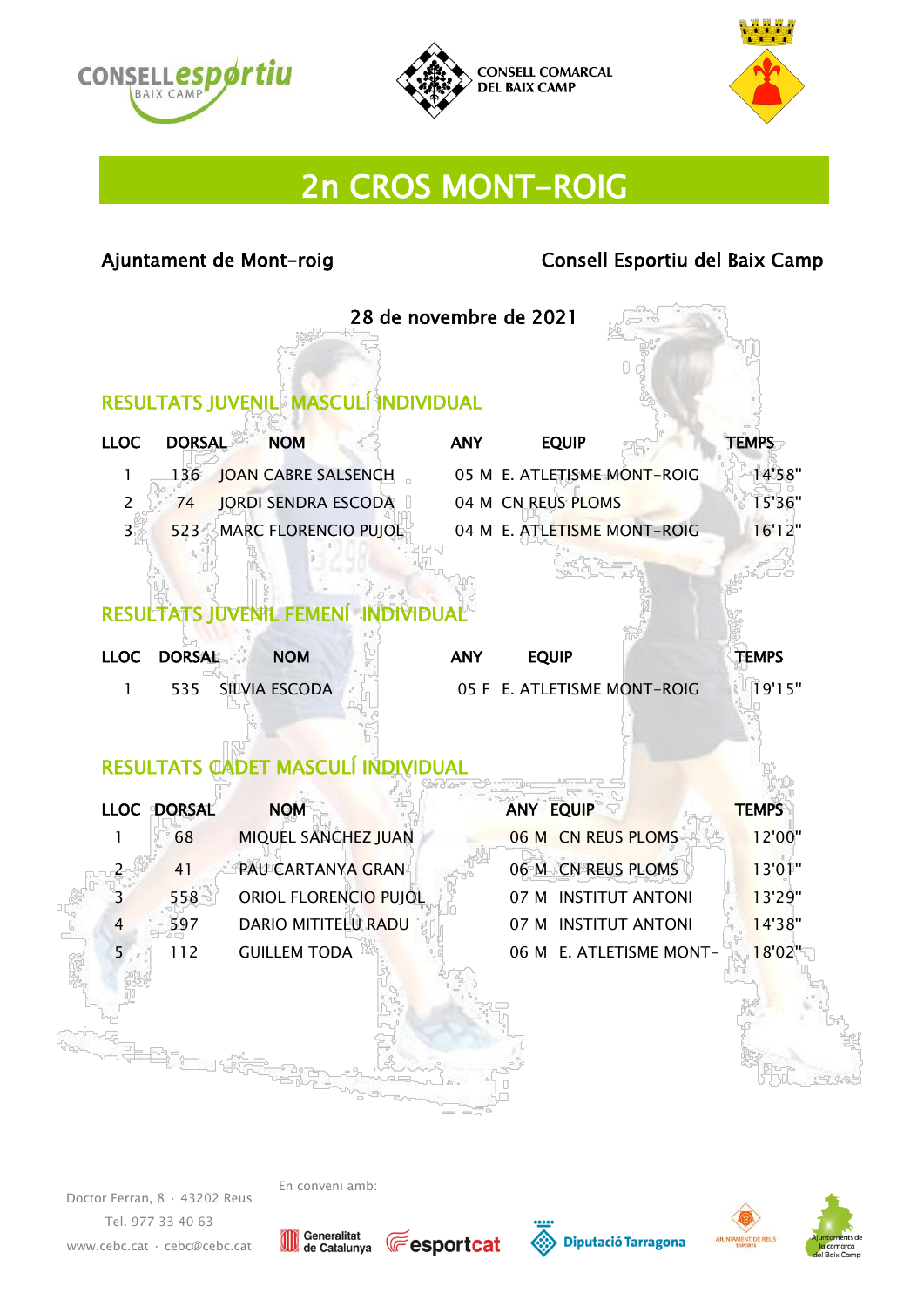





## RESULTATS CADET FEMENÍ INDIVIDUAL

|               | LLOC DORSAL | <b>NOM</b>                                             | <b>ANY</b> | <b>EQUIP</b>                   | <b>TEMPS</b> |
|---------------|-------------|--------------------------------------------------------|------------|--------------------------------|--------------|
|               | 27          | JOANA SENDRA ESCODA                                    |            | 06 F CN REUS PLOMS             | 10'05"       |
| $\mathcal{L}$ | 564         | <b>NOHAILA ZAHTI</b>                                   |            | 06 F INSTITUT ANTONI BALLESTER | 10'41"       |
| 3             | 537         | CÈLIA SANCHO CALLAU                                    |            | 07 F E. ATLETISME MONT-ROIG    | 11'03"       |
| 4             | 556.        | MARTA FERNANDEZ ARAGONÈS06 F INSTITUT ANTONI BALLESTER |            |                                | 11'12"       |
| 5             | 120.        | PAULA MASIP BALAÑA                                     |            | 06 F E. ATLETISME MONT-ROIG    | 11'14"       |
| 6             | 557         | <b>CHAIMA BOULAHBARAJ</b>                              |            | 06 F INSTITUT ANTONI BALLESTER | 18'10"       |

## RESULTATS INFANTIL MASCULÍ INDIVIDUAL

| <b>LLOC</b> | <b>DORSAL</b> | <b>NOM</b>                     | <b>ANY</b> | <b>EQUIP</b>                   | <b>TEMPS</b> |
|-------------|---------------|--------------------------------|------------|--------------------------------|--------------|
| 1           | 566           | PERE FERRATÉ PEDRET            |            | 08 M INSTITUT ANTONI BALLESTER | 9'19''       |
| 2           | 85            | <b>MIQUEL MARGALEF</b>         |            | 08 M E. ATLETISME MONT-ROIG    | 9'22"        |
| 3           | 568           | ROGER ESCODA CASTELLS          |            | 09 M INSTITUT ANTONI BALLESTER | 9'41"        |
| 4           | 28            | <b>JOELO PUIG MEDRANO</b>      |            | 08 M CN REUS PLOMS             | 9'45"        |
| 5           | 567           | <b>SAID OUADI ZARKOUH</b>      |            | 09 M INSTITUT ANTONI BALLESTER | 9'48"        |
| 6           | 548           | NACHO CABELLO JIMENEZ          |            | 08 M INSTITUT ANTONI BALLESTER | 9'58"        |
| 7           | 617           | RAZVAN VALENTÍN ABELLA         |            | 08 M INSTITUT MIAMI            | 10'29"       |
| 8           | 536           | <b>ROC AGUILO</b>              |            | 09 M E. ATLETISME MONT-ROIG    | 10'32"       |
| 9           | 623           | <b>ARSEN STAJURA</b>           |            | 08 M INSTITUT MIAMI            | 10'34"       |
| 10          | 519           | <b>JOAN JIMENEZ CALERO</b>     |            | 09 M E. ATLETISME MONT-ROIG    | 11'29"       |
| 11          | 570           | <b>JOSEP FILLOL GREGORIANO</b> |            | 09 M INSTITUT ANTONI BALLESTER | 11'45"       |
| 12          | 613           | <b>VASILE BOUT</b>             |            | 09 M INSTITUT MIAMI            | 12'49"       |
| 13          | 612           | <b>AITOR NARANJO</b>           |            | 09 M INSTITUT MIAMI            | 13'12"       |
| 14          | 620           | <b>LUCAS HIDALGO</b>           |            | 08 M INSTITUT MIAMI            | 13'12"       |
| 15          | 611           | <b>IKER MENÉNDEZ</b>           |            | 09 M INSTITUT MIAMI            | 13'26"       |
| 16          | 596           | <b>MOHAMMED BOURIA OUADI</b>   |            | 09 M INSTITUT ANTONI BALLESTER | 13'27"       |
| 17          | 459           | <b>OUSSAMA BENALI LAMRINI</b>  |            | 09 M ESCOLA MARCEL.LÍ ESQUIUS  | 14'52"       |
| 18          | 622           | <b>OTMANE LAOUKILI</b>         |            | 08 M INSTITUT MIAMI            | 15'27"       |
| 19          | 609           | <b>KRISTYAN STANISLAVOV</b>    |            | 09 M INSTITUT MIAMI            | 15'54"       |

Doctor Ferran, 8 · 43202 Reus Tel. 977 33 40 63 [www.cebc.cat](http://www.cebc.cat/) · [cebc@cebc.cat](mailto:cebc@cebc.cat)









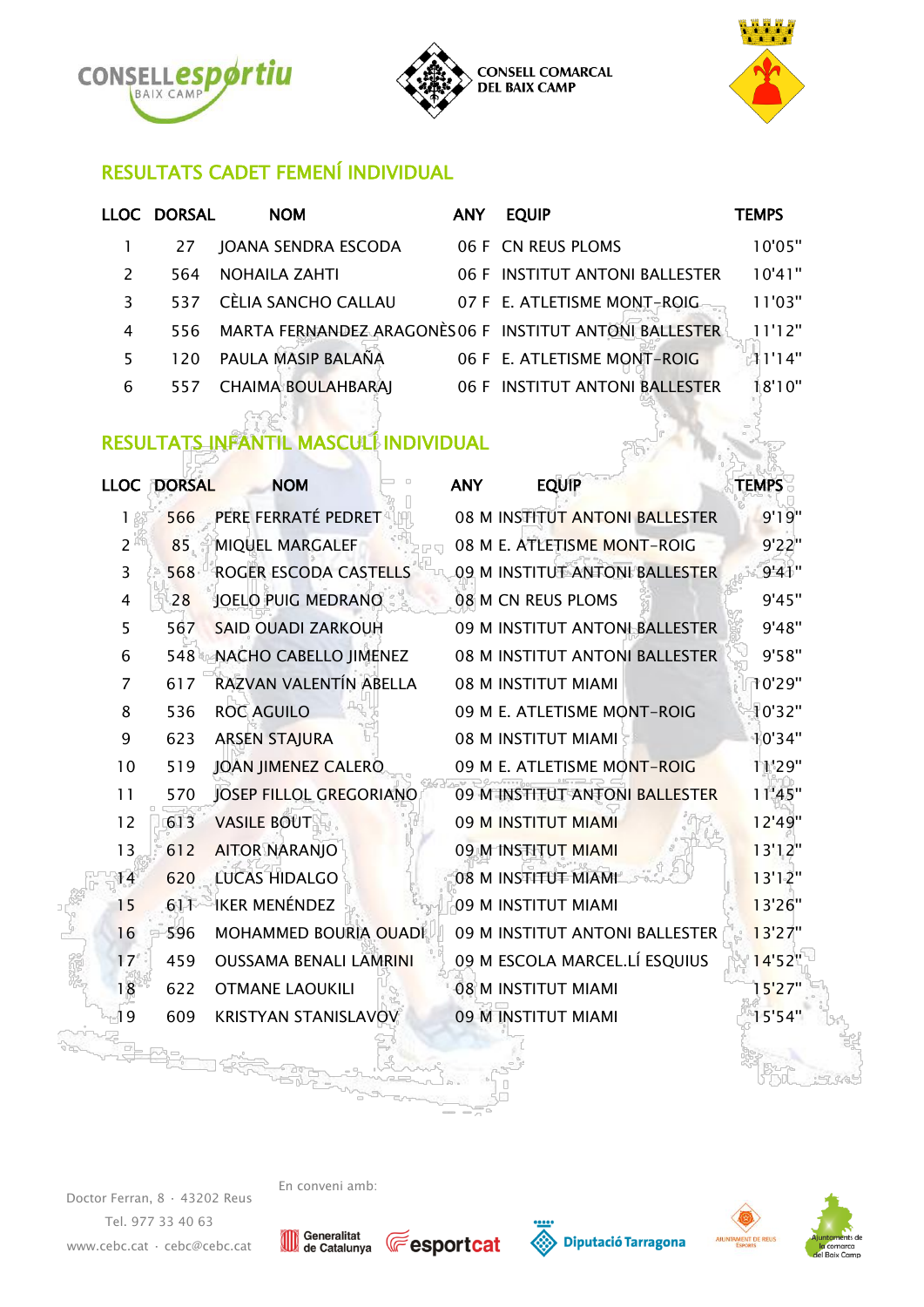





### RESULTATS INFANTIL FEMENÍ INDIVIDUAL

| 7'55'  |
|--------|
| 8'12"  |
| 8'26"  |
| 8'38"  |
| 8'44"  |
| 8'49"  |
| 9'12"  |
| 9'39"  |
| 9'44"  |
| 9'57"  |
| 10'55" |
|        |

## RESULTATS ALEVÍ MASCULÍ INDIVIDUAL

| <b>LLOC</b>    | <b>DORSAL</b> | <b>NOM</b>                                           | <b>ANY</b>      | <b>EQUIP</b>                    | <b>TEMPS</b> |  |
|----------------|---------------|------------------------------------------------------|-----------------|---------------------------------|--------------|--|
| 1              |               | 599 MARTÍ FRANQUET LÓPEZ                             | 10 M            | <b>ESCOLA TRAIL ENNATURA'T</b>  | 6'29"        |  |
| 2              | 26            | <b>JAN ORAMAS MARIN</b>                              | 10 M            | CN REUS PLOMS                   | 6'33"        |  |
| 3              | 69            | NEO SALINAS GIMENEZ                                  | 10 M            | CN REUS PLOMS                   | 6'39"        |  |
| 4              | 298           | <b>MOHAMED ZAHTI</b>                                 | 11 M            | ESCOLA MARE DE DÉU DE LA        | 7'12"        |  |
| 5              | 31            | LUCAS CASADO GONZALEZ                                | 10M             | <b>CN REUS PLOMS</b>            | 7'16''       |  |
| 6              |               | 308 GERARD SABATÉ PAGÈS                              | 10 <sub>M</sub> | <b>ESCOLA MARE DE DÉU DE LA</b> | 7'23"        |  |
| $\overline{7}$ | 301           | DÍDAC BARRERA DÍAZ                                   | 11 M            | ESCOLA MARE DE DÉU DE LA        | 7'24"        |  |
| 8              |               | 524 MIQUEL CALLAU AMIR                               | 11 M            | E. ATLETISME MONT-ROIG          | 8'03"        |  |
| 9              | 507           | MIQUEL GROS TORREBADELLA 10 M E. ATLETISME MONT-ROIG |                 |                                 | 8'17''       |  |
| 10             | 452           | ALEIX GRACIA PIZARRO                                 | 10 M            | ESCOLA MARCEL.LÍ ESQUIUS        | 8'22"        |  |
| 11             | 13            | <b>BERNAT MONTALA CERES</b>                          | 10 M            | <b>CN REUS PLOMS</b>            | 8'27"        |  |
| 12             |               | 303 ROGER MASDEU GISPERT                             | 10 M            | ESCOLA MARE DE DÉU DE LA        | 8'37"        |  |
| 13             |               | 518 POL ANGUERA                                      | 11 M            | E. ATLETISME MONT-ROIG          | 8'42''       |  |
| 14             |               | 137 ORIOL SOLE SANCHEZ                               | 11 M            | E. ATLETISME MONT-ROIG          | 8'51"        |  |
| 15             |               | 443 DAVID MARQUÉS                                    | 11 M            | ESCOLA MARCEL.LÍ ESQUIUS        | 9'59"        |  |

Doctor Ferran, 8 · 43202 Reus Tel. 977 33 40 63 [www.cebc.cat](http://www.cebc.cat/) · [cebc@cebc.cat](mailto:cebc@cebc.cat)









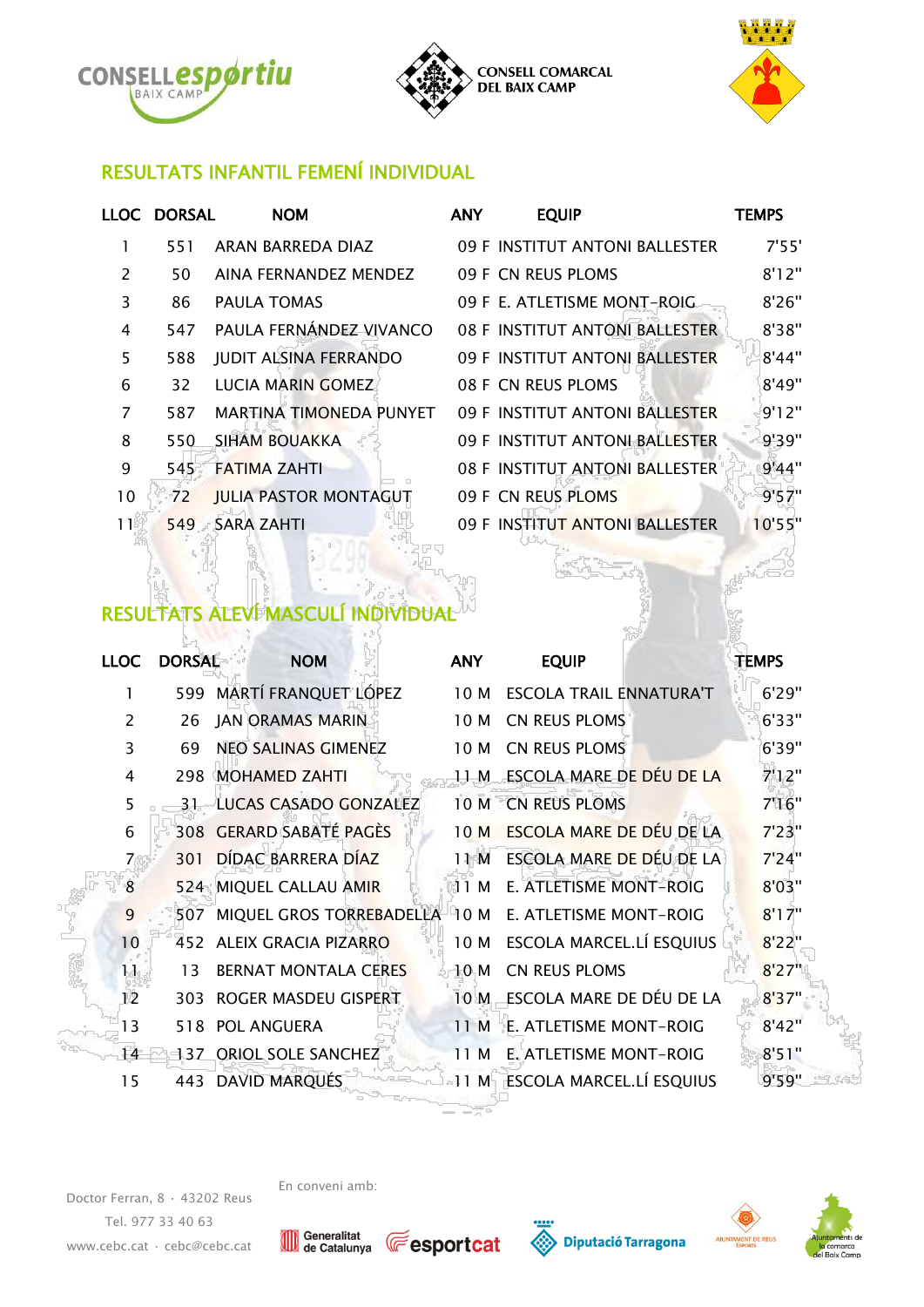





| 16 | 309 ÈRIC FORCA CORTÉS                                      | 10 M ESCOLA MARE DE DÉU DE LA | 10'42" |
|----|------------------------------------------------------------|-------------------------------|--------|
| 17 | 460 XAVI BETANCURA ALCANTARA 11 M ESCOLA MARCEL.LÍ ESQUIUS |                               | 11'24" |
| 18 | 457 LEÓN VENTURA ARANA                                     | 10 M ESCOLA MARCEL.LÍ ESQUIUS | 11'48" |
| 19 | 439 JOEL HERNANDO GUTIERREZ 11 M ESCOLA MARCEL.LÍ ESQUIUS  |                               | 12'04" |
| 20 | 454 AIDEN CAMPOS VIDAL                                     | 10 M ESCOLA MARCEL.LÍ ESQUIUS | 12'05" |
|    |                                                            |                               |        |

## RESULTATS ALEVÍ FEMENÍ INDIVIDUAL

| <b>LLOC</b>    | <b>DORSAL</b> | <b>NOM</b>                      | <b>ANY</b> | <b>EQUIP</b>                  | <b>TEMPS</b> |
|----------------|---------------|---------------------------------|------------|-------------------------------|--------------|
| 1              | 526           | DUÏNA BORREDA CERVELLO          |            | 10 F E. ATLETISME MONT-ROIG   | 5'40"        |
| $\overline{2}$ | 19            | <b>EMMA AFARI CUENCA</b>        |            | 11 F CN REUS PLOMS            | 5'53"        |
| $\overline{3}$ | 52            | <b>ARIADNA FLORIMON</b>         |            | 10 F CN REUS PLOMS            | 6'19''       |
| 4              | 296           | <b>ONA FORTUNY FERRÉ</b>        |            | 11 F ESCOLA MARE DE DÉU DE LA | 6'29"        |
| 5              | 90            | <b>LAIA FERRE</b>               |            | 11 F E. ATLETISME MONT-ROIG   | 6'40''       |
| 6              | 521           | <b>LEIRE CALLAU</b>             |            | 10 F E. ATLETISME MONT-ROIG   | 6'49"        |
| $\overline{7}$ | 307           | <b>FARAH LEKRAA</b>             |            | 10 F ESCOLA MARE DE DÉU DE LA | 6'49"        |
| 8              | 293           | JOANA HERNANDEZ MUNTÉ           |            | 11 F ESCOLA MARE DE DÉU DE LA | 6'55"        |
| 9              | 541           | JANA FERRE NOGUÉS               |            | 11 F ESCOLA MARE DE DÉU DE LA | 7'03"        |
| 10             | 305           | <b>IRIS MARTÍNEZ GRANERO</b>    |            | 10 F ESCOLA MARE DE DÉU DE LA | 7'04"        |
| 11             | 289           | <b>JANA ROMAN ROFES</b>         |            | 11 F ESCOLA MARE DE DÉU DE LA | 7'04"        |
| 12             | 600           | <b>ALOMA GAVALDÀ RIBAS</b>      |            | 11 F E. ATLETISME MONT-ROIG   | 7'06"        |
| 13             | 522           | <b>AITANA MONTSERRATE</b>       |            | 11 F E. ATLETISME MONT-ROIG   | 7'27"        |
| 14             | 310           | <b>NOELIA REL BATANERO</b>      |            | 10 F ESCOLA MARE DE DÉU DE LA | 7'38''       |
| 15             | 222           | <b>GINA O'CALLAGHAN VICENTE</b> |            | 11 F ESCOLA JOAN MIRÓ         | 7'45''       |
| 16             | 295           | <b>MARIA FRIGOLA BRAVO</b>      |            | 11 F ESCOLA MARE DE DÉU DE LA | 7'57"        |
| 17             | 449           | <b>ANDREA ROBLES LOPEZ</b>      |            | 10 F ESCOLA MARCEL.LÍ ESQUIUS | 8'01"        |
| 18             | 629           | <b>CLARA MALLAFRE</b>           |            | 11 F ESCOLA MARE DE DÉU DE LA | 8'02"        |
| 19             | 216           | ELIA PEDRET GIRONÉS             |            | 11 F ESCOLA JOAN MIRÓ         | 8'02"        |
| 20             | 300           | <b>IRENE GUTIÉRREZ SÁNCHEZ</b>  |            | 11 F ESCOLA MARE DE DÉU DE LA | 8'02"        |
| 21             | 294           | <b>AINA PEREZ ROBERT</b>        |            | 11 F ESCOLA MARE DE DÉU DE LA | 8'40''       |
| 22             | 445           | SELENA CASES GOMEZ              |            | 10 F ESCOLA MARCEL.LÍ ESQUIUS | 8'53"        |
| 23             | 450           | <b>ELSA FRANCO BELARRE</b>      |            | 10 F ESCOLA MARCEL.LÍ ESQUIUS | 8'54"        |
| 24             | 448           | <b>EMMA BAQUER DIAZ</b>         |            | 10 F ESCOLA MARCEL.LÍ ESQUIUS | 8'55"        |

Doctor Ferran, 8 · 43202 Reus Tel. 977 33 40 63 [www.cebc.cat](http://www.cebc.cat/) · [cebc@cebc.cat](mailto:cebc@cebc.cat)









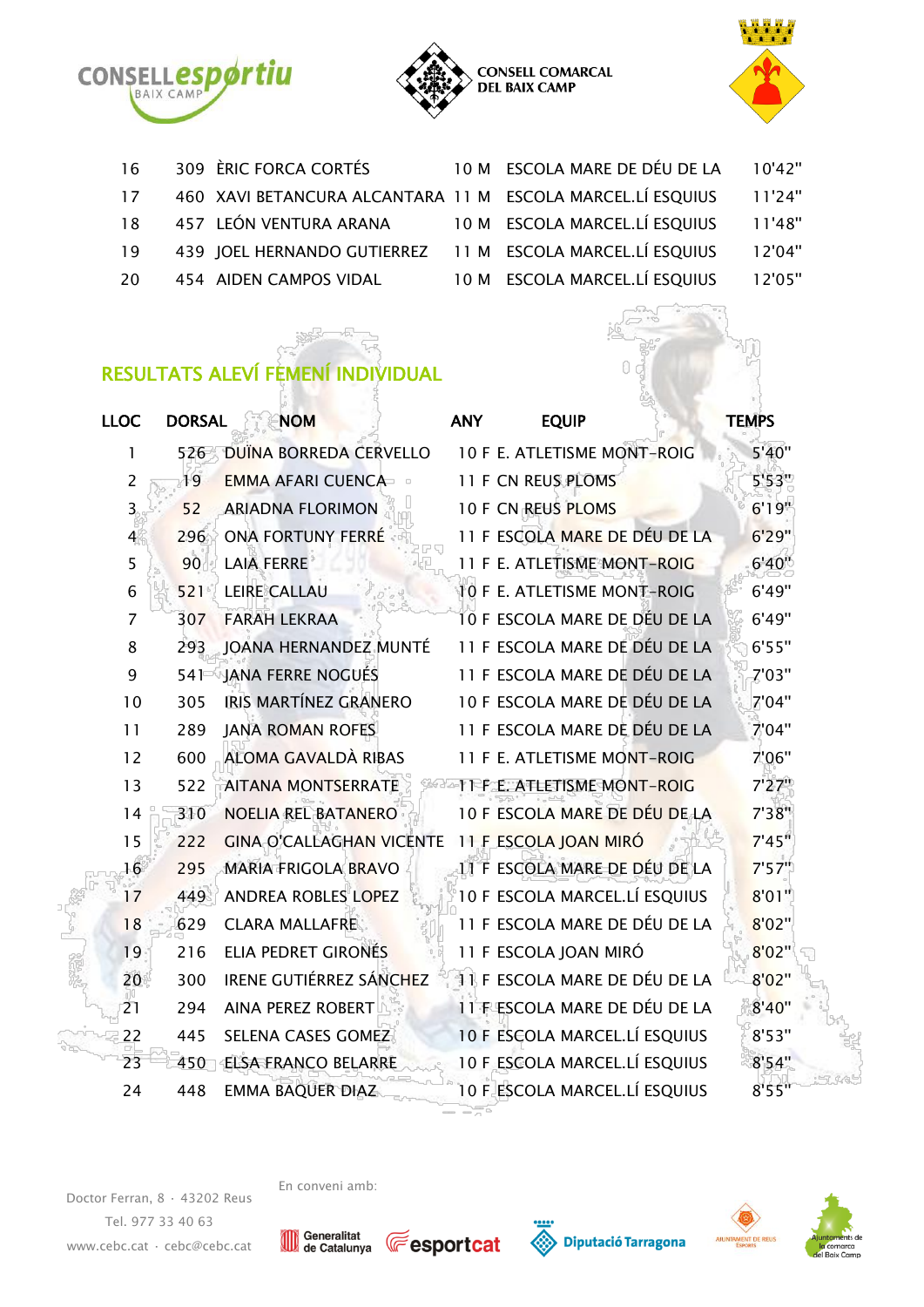





447 ASHLEY MONTORO GILABERT 10 F ESCOLA MARCEL.LÍ ESQUIUS 8'55''

## RESULTATS BENJAMÍ MASCULÍ INDIVIDUAL

| <b>LLOC</b>    | <b>DORSAL</b> | <b>NOM</b>                      | <b>ANY</b> | <b>EQUIP</b>                    | <b>TEMPS</b> |
|----------------|---------------|---------------------------------|------------|---------------------------------|--------------|
| 1              | 525           | KILIAN BORREDA CERVELLO         | 13 M       | E. ATLETISME MONT-ROIG          | 3'24"        |
| $\overline{2}$ | 82            | POL YERGA CHAVES                | 12 M       | CN REUS PLOMS                   | 3'28"        |
| 3              | 479           | PAU PEDRET BERMÚDEZ             | 13 M       | E. ATLETISME MONT-ROIG          | 3'33"        |
| 4              | 281           | <b>AHMED ZAHTI</b>              | 12 M       | ESCOLA MARE DE DÉU DE LA        | 3'42"        |
| 5              | 279           | <b>ISAAC HERNANDEZ INSAUSTI</b> | 12 M       | ESCOLA MARE DE DÉU DE LA        | 3'43"        |
| 6              | 140           | <b>BLAI CASTELLNOU SOLÉ</b>     | 12 M       | <b>ESCOLA LA VITXETA</b>        | 3'43"        |
| 7              | 35            | <b>MARCEL PASTOR MONTAGUT</b>   | 13 M       | CN REUS PLOMS                   | 3'44"        |
| 8              | 496           | <b>ALEX REVULL CIERCOLES</b>    | 13 M       | E. ATLETISME MONT-ROIG          | 3'51''       |
| 9              | 280           | <b>AYMAN LEKRAA</b>             | 12 M       | ESCOLA MARE DE DÉU DE LA        | 3'54"        |
| 10             | 268           | PAU FRIGOLA BRAVO               | 13 M       | ESCOLA MARE DE DÉU DE LA        | 3'55"        |
| 11             | 432           | SILVESTRE MARTÍ                 | 12 M       | ESCOLA MARCEL.LÍ ESQUIUS        | 3'55"        |
| 12             | 259           | <b>AITOR GUTIÉRREZ DIAZ</b>     | 13 M       | ESCOLA MARE DE DÉU DE LA        | 3'56"        |
| 13             | 283           | <b>ORIOL SABATÉ PAGÈS</b>       | 12 M       | ESCOLA MARE DE DÉU DE LA        | 3'59"        |
| 14             | 95            | DÍDAC GRACIA CAÑETE             | 13 M       | E. ATLETISME MONT-ROIG          | 4'03"        |
| 15             | 425           | <b>JARI VAN KOPPENHAGEN</b>     | 13 M       | ESCOLA MARCEL.LÍ ESQUIUS        | 4'09"        |
| 16             | 628           | <b>ISMAIL EL ATMANI</b>         | 12 M       | ESCOLA MARE DE DÉU DE LA        | 4'12"        |
| 17             | 18            | <b>EDGAR FIGUERAS SALCEDO</b>   | 13 M       | CN REUS PLOMS                   | 4'13"        |
| 18             | 265           | <b>LUCAS MITITELU RADU</b>      | 13 M       | ESCOLA MARE DE DÉU DE LA        | 4'13''       |
| 19             | 261           | <b>JORDI VERNET GISPERT</b>     | 13 M       | ESCOLA MARE DE DÉU DE LA        | 4'15''       |
| 20             | 423           | <b>DAREK ORTIZ CANILLAS</b>     | 13M        | <b>ESCOLA MARCEL.LÍ ESQUIUS</b> | 4'17''       |
| 21             | 277           | <b>ADRIÀ ROMAN ROFES</b>        | 12M        | ESCOLA MARE DE DÉU DE LA        | 4'19''       |
| 22             | 422           | UNAI MARTÍ                      | 13 M       | ESCOLA MARCEL.LÍ ESQUIUS        | 4'20"        |
| 23             | 125           | MARTI MASIP BALAÑA              | 12 M       | E. ATLETISME MONT-ROIG          | 4'23"        |
| 24             | 2             | <b>ADAM PEREZ LOPEZ</b>         | 13 M       | CN REUS PLOMS                   | 4'31"        |
| 25             | 266           | JAN MONTANÉ ISERN               | 13 M       | ESCOLA MARE DE DÉU DE LA        | 4'39"        |
| 26             | 205           | <b>ENRIK PREKA</b>              |            | 13 M ESCOLA JOAN MIRÓ           | 4'42"        |
| 27             | 487           | SERGI FLORES BERMÚDEZ           |            | 13 M E. ATLETISME MONT-ROIG     | 4'47"        |
| 28             | 484           | JAVIER GAGO COLLADO             |            | 13 M E. ATLETISME MONT-ROIG     | 4'47''       |
| 29             | 48            | SERGI LLAURADO VERDENY          |            | 12 M CN REUS PLOMS              | 4'51"        |

En conveni amb:

Doctor Ferran, 8 · 43202 Reus Tel. 977 33 40 63 [www.cebc.cat](http://www.cebc.cat/) · [cebc@cebc.cat](mailto:cebc@cebc.cat)

Generalitat<br>de Catalunya







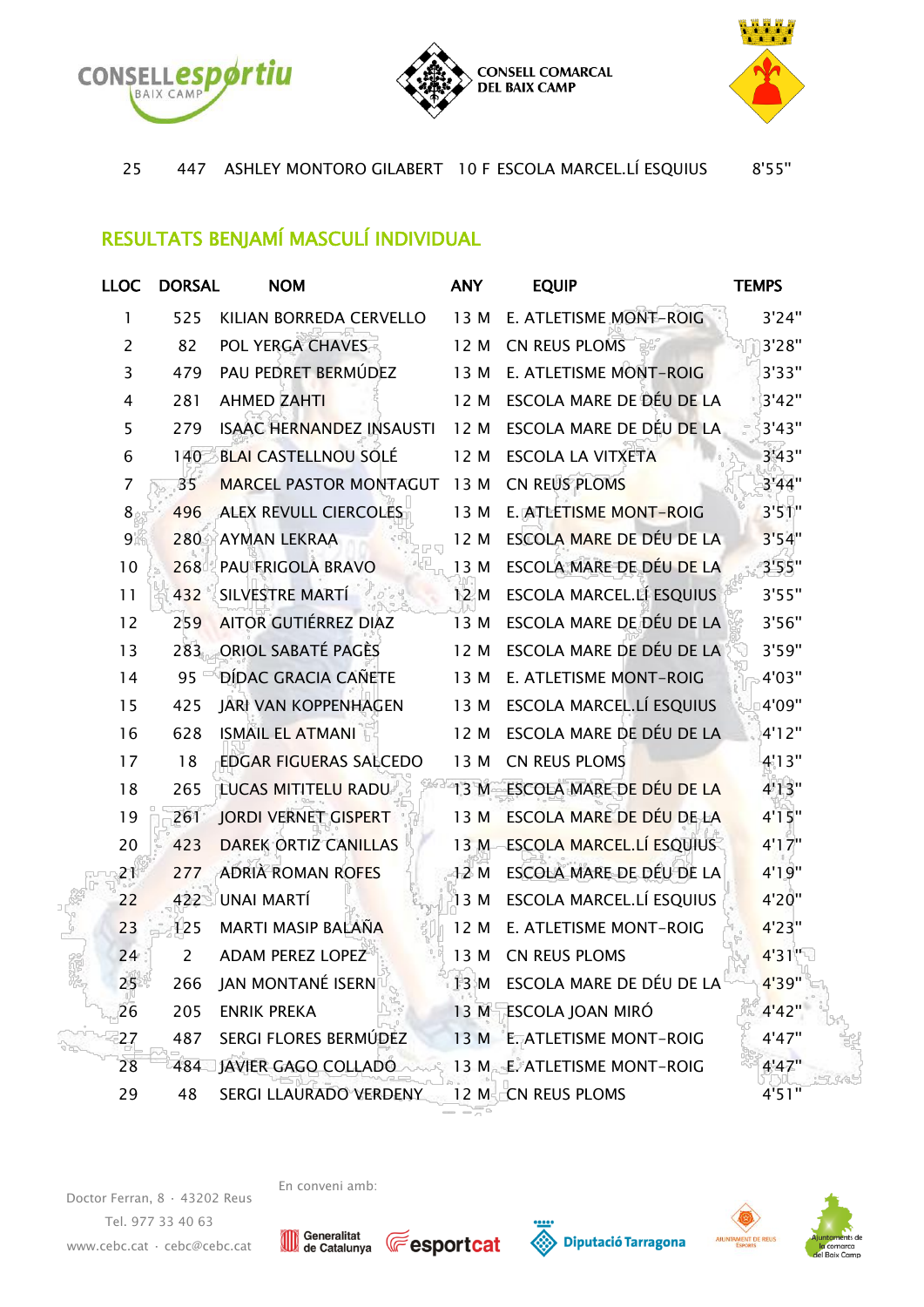





| 30 | 271  | LEO GUTIÉRREZ SÁNCHEZ       | 13 M ESCOLA MARE DE DÉU DE LA | 4'52"  |
|----|------|-----------------------------|-------------------------------|--------|
| 31 | 278  | NIL ZAFRA MUNTÉ             | 12 M ESCOLA MARE DE DÉU DE LA | 4'53'' |
| 32 | 267  | PERE VEGA ANGUERA           | 13 M ESCOLA MARE DE DÉU DE LA | 4'55"  |
| 33 |      | 264 POL GIL ANGLÈS          | 13 M ESCOLA MARE DE DÉU DE LA | 4'55"  |
| 34 | 273  | <b>ISAAC VILLAR ESTAGE</b>  | 13 M ESCOLA MARE DE DÉU DE LA | 4'56"  |
| 35 | 488  | JOHN QUESADA BARTOLÍ        | 13 M E. ATLETISME MONT-ROIG   | 5'01"  |
| 36 |      | 201 DAVID MOROÑO TEJERO     | 13 M ESCOLA JOAN MIRÓ         | 5'15'' |
| 37 | 269. | PAU ESCODA RICARDO          | 13 M ESCOLA MARE DE DÉU DE LA | 5'22"  |
| 38 | 274  | LLUÍS GORDO CUNILLERA       | 12 M ESCOLA MARE DE DÉU DE LA | 5'28'' |
| 39 | 630. | <b>ANDER NAVARRO</b>        | 13 M ESCOLA MARCEL.LÍ ESQUIUS | 7'03"  |
| 40 |      | 473 ALEX ESPÍNOLA DOMÍNGUEZ | 12 M E. ATLETISME MONT-ROIG   | 7'24"  |
|    |      |                             |                               |        |

## RESULTATS BENJAMÍ FEMENÍ INDIVIDUAL

| <b>LLOC</b>    | <b>DORSAL</b> | <b>NOM</b>                    | <b>ANY</b> | <b>EQUIP</b>                  | <b>TEMPS</b> |
|----------------|---------------|-------------------------------|------------|-------------------------------|--------------|
| 1              | 94            | <b>GEORGINA FERRE</b>         | 13F        | E. ATLETISME MONT-ROIG        | 3'50"        |
| $\overline{2}$ | 92            | <b>BERTA TODA GISPERT</b>     | 13F        | <b>E. ATLETISME MONT-ROIG</b> | 3'54"        |
| 3              | 598           | RIHANA MARTOS TEIXIDÓ         | 12F        | INSTITUT ESCOLA PI DEL        | 4'04"        |
| 4              | 260           | PAULA TUSET FABRA             | 13F        | ESCOLA MARE DE DÉU DE LA      | 4'07"        |
| 5              | 472           | ETEL ÁLVAREZ GONZÁLEZ         | 13F        | <b>E. ATLETISME MONT-ROIG</b> | 4'09"        |
| 6              | 428           | <b>CLAUDIA JIMENEZ CALERO</b> | 12F        | ESCOLA MARCEL.LÍ ESQUIUS      | 4'11''       |
| 7              | 131           | <b>GINESTA VERNET GENE</b>    | 13F        | <b>E. ATLETISME MONT-ROIG</b> | 4'12"        |
| 8              | 481           | <b>ARIADNA GARCIA GUIU</b>    | 13F        | E. ATLETISME MONT-ROIG        | 4'12"        |
| 9              | 480           | ABRIL PEDRET BERMÚDEZ         | 13F        | E. ATLETISME MONT-ROIG        | 4'27"        |
| 10             | 469           | MIREIA SANABRA JIMÉNEZ        | 12F        | <b>E. ATLETISME MONT-ROIG</b> | 4'28"        |
| 11             | 59            | PAULA ALARCON GONZALEZ        | 13F        | <b>CN REUS PLOMS</b>          | 4'29"        |
| 12             | 508           | MONTSANT FERRATÉ PEDRET       | 13F        | E. ATLETISME MONT-ROIG        | 4'30"        |
| 13             | 490           | <b>MARIA CHERTO MESA</b>      | 13F        | E. ATLETISME MONT-ROIG        | 4'40"        |
| 14             | 417           | <b>ABRIL OSORIO LLORENS</b>   | 13F        | ESCOLA MARCEL.LÍ ESQUIUS      | 4'40"        |
| 15             | 272           | <b>ARLET VILLAR ESTAGE</b>    | 13F        | ESCOLA MARE DE DÉU DE LA      | 4'46"        |
| 16             | 121           | <b>TESSA CABRÉ SALSENCH</b>   | 13F        | E. ATLETISME MONT-ROIG        | 4'48''       |
| 17             | 420           | MARTINA PRIEGO ALVAREZ        | 13F        | ESCOLA MARCEL.LÍ ESQUIUS      | 4'49"        |
| 18             | 416           | <b>QUERALT BONFILL MARCO</b>  | 13F        | ESCOLA MARCEL.LÍ ESQUIUS      | 4'58"        |
| 19             | 284           | CANDELA GARCÉS MUÑOZ          | 12F        | ESCOLA MARE DE DÉU DE LA      | 5'05"        |

Doctor Ferran, 8 · 43202 Reus Tel. 977 33 40 63 [www.cebc.cat](http://www.cebc.cat/) · [cebc@cebc.cat](mailto:cebc@cebc.cat)









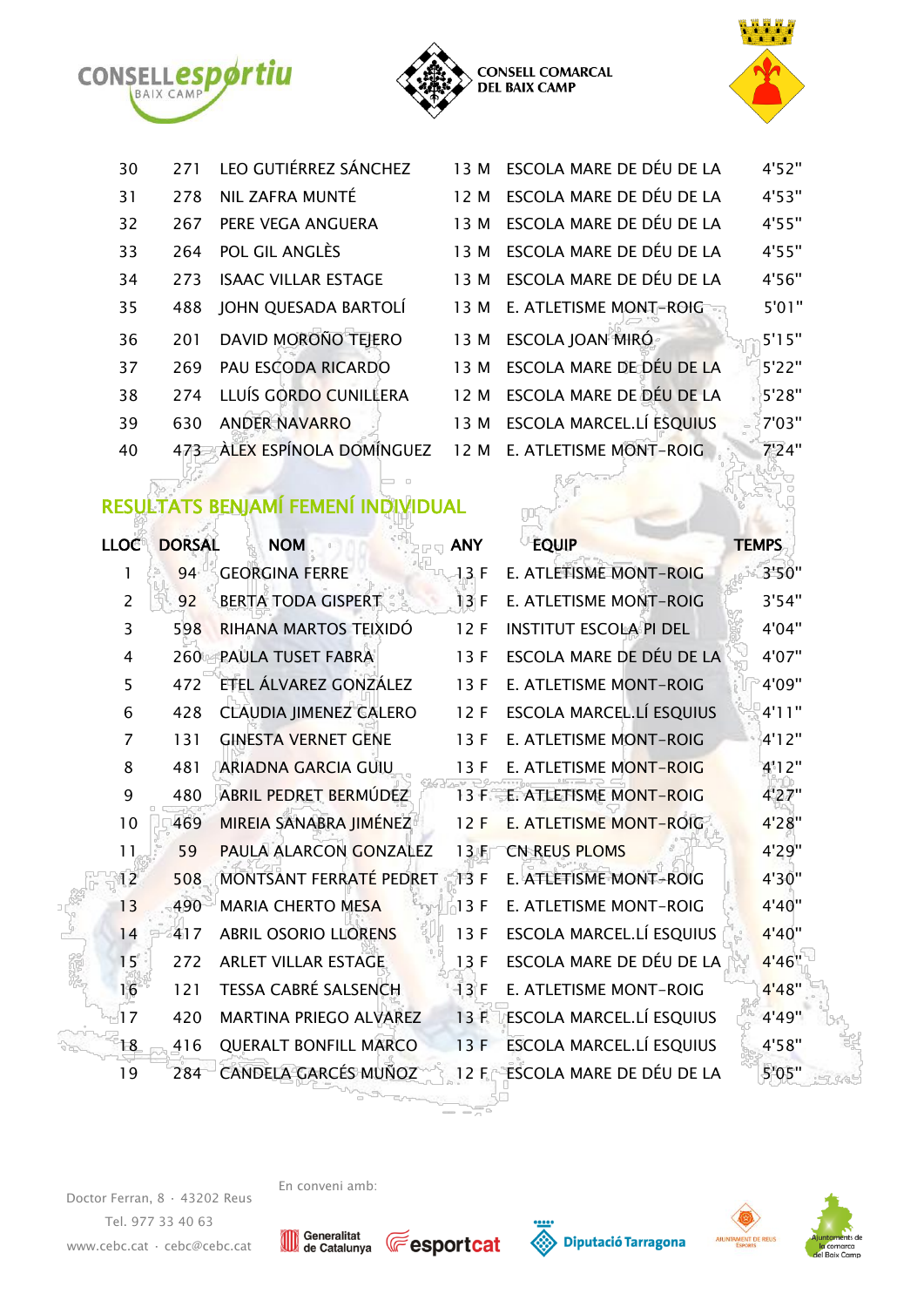





| -20 | 510 LEA GUAL BELTRAN                                       | 13 F E. ATLETISME MONT-ROIG   | 5'18" |
|-----|------------------------------------------------------------|-------------------------------|-------|
|     | 21 275 BETH BUSTO ESPLUGUES                                | 12 F ESCOLA MARE DE DÉU DE LA | 5'27" |
| -22 | 430 KIMBERLEY KIMEU GARCIA 12 F ESCOLA MARCEL.LÍ ESQUIUS   |                               | 5'35" |
| 23  | 431 CATERINA ESQUIUS CUMERAS 12 F ESCOLA MARCEL.LÍ ESQUIUS |                               | 6'17" |

## RESULTATS PREBENJAMÍ MASCULÍ INDIVIDUAL

|                | LLOC DORSALNOM |                              | <b>ANY</b>      | <b>EQUIP</b>                    | <b>TEMPS</b> |
|----------------|----------------|------------------------------|-----------------|---------------------------------|--------------|
| 1              | 246            | NIL ROM SÁNCHEZ              | 14 M            | ESCOLA MARE DE DÉU DE LA        | 3'05"        |
| $\overline{2}$ | 151            | <b>ARAN GUAL FERRANDO</b>    | 14 M            | <b>ESCOLA LA VITXETA</b>        | 3'06"        |
| 3              | 76             | <b>DANIEL LINARES ANTELO</b> | 14 M            | CN REUS PLOMS                   | 3'17''       |
| 4              | 482            | <b>BIEL GARCIA GUIU</b>      | 15 M            | E. ATLETISME MONT-ROIG          | 3'18"        |
| 5              | 106            | <b>PAU BARRENA</b>           | 15 M            | E. ATLETISME MONT-ROIG          | 3'19"        |
| 6              | 77             | PAU ANGUERA MONTAGUT<br>이 정도 | 15 M            | <b>CN REUS PLOMS</b>            | 3'20"        |
| $\overline{7}$ | 491            | BIEL VEGA BALAÑÁ             | 15M             | E. ATLETISME MONT-ROIG          | 3'21"        |
| 8              | 415            | YAGO MORENO FERNANDEZ        | 14M             | ESCOLA MARCEL.LÍ ESQUIUS        | 3'22"        |
| 9              | 229            | BIEL HERNÁNDEZ MUNTÉ         | 15 M            | ESCOLA MARE DE DÉU DE LA        | 3'23"        |
| 10             | 255            | <b>MARÇAL TIÓ INSAUSTI</b>   | 14 M            | ESCOLA MARE DE DÉU DE LA        | 3'32"        |
| 11             | 241            | <b>JORDI SERRA MESTRES</b>   | 15 M            | ESCOLA MARE DE DÉU DE LA        | 3'32"        |
| 12             | 601            | BERNAT GAVALDÀ RIBAS         | 14 M            | E. ATLETISME MONT-ROIG          | 3'33"        |
| 13             | 139            | JORDI CASTELLNOU SOLÉ        | 14 M            | <b>ESCOLA LA VITXETA</b>        | 3'33"        |
| 14             | 503            | <b>ALEIX VEGA GARCIA</b>     | 15 M            | E. ATLETISME MONT-ROIG          | 3'34"        |
| 15             | 189            | <b>MOHAMED RIYAD CHAABI</b>  | 15 M            | <b>ESCOLA JOAN MIRÓ</b>         | 3'36"        |
| 16             | 410            | <b>VICTOR MANUEL PACHECO</b> | 14 M            | <b>ESCOLA MARCEL.LÍ ESQUIUS</b> | 3'40''       |
| 17             | 105            | <b>NIL ALFANJARIN</b>        | 15 M            | E. ATLETISME MONT-ROIG          | 3'42"        |
| 18             | 517            | <b>CARLES BAS</b>            | 15 M            | E. ATLETISME MONT-ROIG          | 3'44"        |
| 19             | 539            | JOFRE FORTUNY FERRÉ          | 14 M            | E. ATLETISME MONT-ROIG          | 3'50"        |
| 20             | 506            | JOEL BENITO MONTSERRAT       | 15 M            | E. ATLETISME MONT-ROIG          | 3'51"        |
| 21             | 486            | BLAI LÓPEZ LLABERIA          | 15 <sub>M</sub> | E. ATLETISME MONT-ROIG          | 3'52"        |
| 22             | 540            | <b>ALEIX FRAILE</b>          | 15 M            | E. ATLETISME MONT-ROIG          | 3'53"        |
| 23             | 237            | <b>OLIVER CHRISTENSEN</b>    | 15 M            | ESCOLA MARE DE DÉU DE LA        | 3'54"        |
| 25             | 227            | ALEX DE GEA CALLAU           | 15 M            | ESCOLA MARE DE DÉU DE LA        | 3'57''       |
| 26             | 107            | ARNAU SOLÉ SANCHEZ           | 15 M            | E. ATLETISME MONT-ROIG          | 3'58"        |

Doctor Ferran, 8 · 43202 Reus Tel. 977 33 40 63 [www.cebc.cat](http://www.cebc.cat/) · [cebc@cebc.cat](mailto:cebc@cebc.cat)











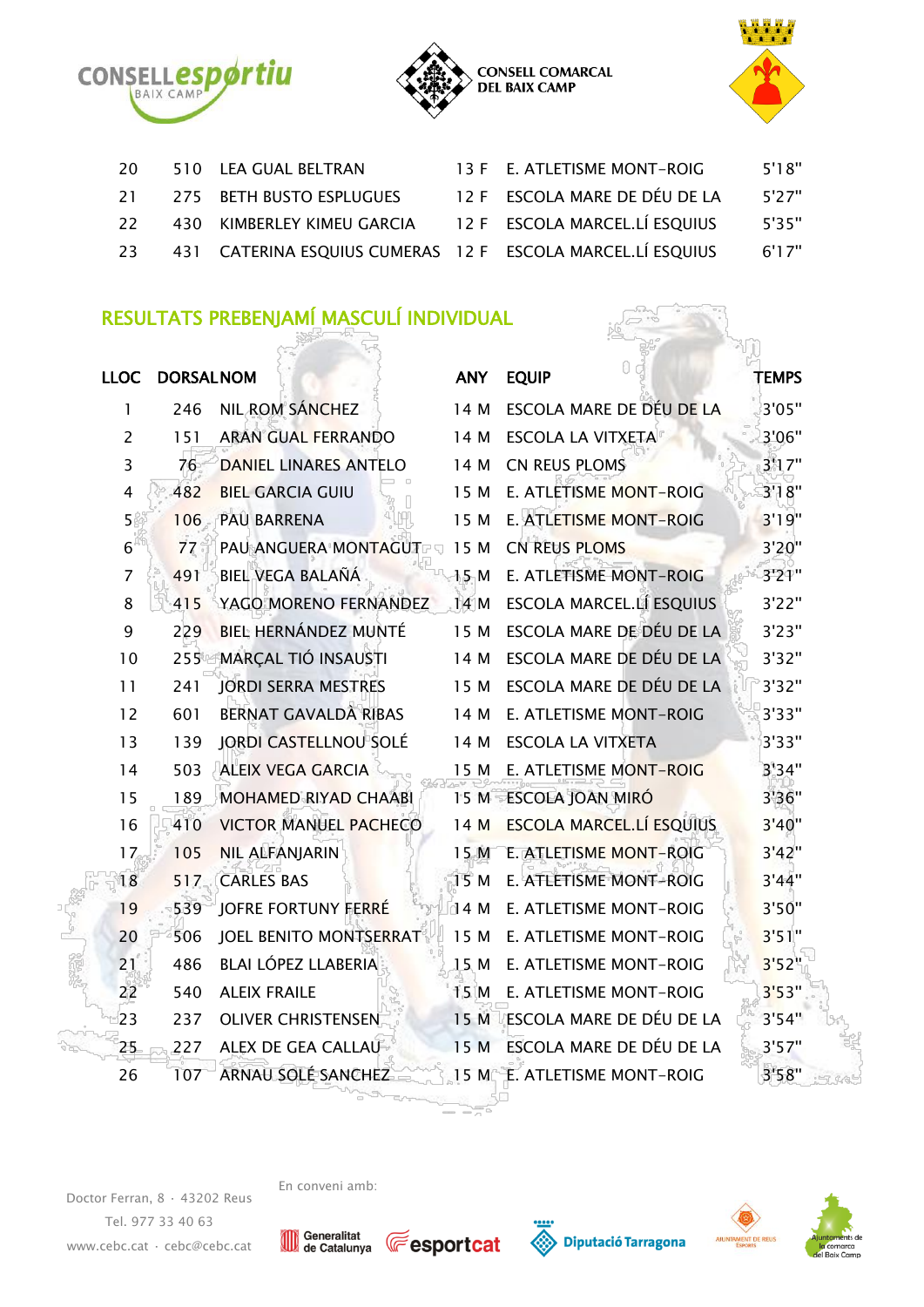





| 27 | 468 | ELOI SANABRA JIMÉNEZ        | 15 M | E. ATLETISME MONT-ROIG          | 3'59" |
|----|-----|-----------------------------|------|---------------------------------|-------|
| 28 | 411 | <b>EROS PACHECO FUENTES</b> | 14 M | ESCOLA MARCEL.LÍ ESQUIUS        | 3'59" |
| 29 | 134 | DAVID ANGUERA PEREZ         | 15 M | E. ATLETISME MONT-ROIG          | 4'04" |
| 30 | 180 | PATRICK RARES MIHAILA       | 15 M | ESCOLA JOAN MIRÓ                | 4'14" |
| 31 | 236 | EIDEN GARCIA PALMER         | 15 M | ESCOLA MARE DE DÉU DE LA        | 4'14" |
| 32 | 230 | ROC MASDEU GISPERT          | 15 M | ESCOLA MARE DE DÉU DE LA        | 4'26" |
| 33 | 134 | DAVID ANGUERA PEREZ         | 15 M | E. ATLETISME MONT-ROIG          | 4'30" |
| 34 | 412 | ALEIX CHHIYAR LOPERA        | 14 M | <b>ESCOLA MARCEL.LÍ ESQUIUS</b> | 4'34" |
| 35 | 512 | DANIEL SERRANO PAVÓN        | 15 M | E. ATLETISME MONT-ROIG          | 4'34" |
| 36 | 235 | POL MONTANÉ ISERN           | 15 M | ESCOLA MARE DE DÉU DE LA        | 4'36" |
| 37 | 398 | <b>MATIAS STRICAGNOLO</b>   | 15 M | ESCOLA MARCEL.LÍ ESQUIUS        | 4'42" |
| 38 | 239 | <b>JORDI REL BATANERO</b>   | 15 M | ESCOLA MARE DE DÉU DE LA        | 4'54" |
| 39 | 399 | SIMONE STRICAGNOLO          | 15 M | <b>ESCOLA MARCEL.LÍ ESQUIUS</b> | 4'56" |
| 40 | 252 | JAN PIÑOL MALRÀS            | 14 M | ESCOLA MARE DE DÉU DE LA        | 5'00" |
| 41 | 394 | <b>DANIEL CERON GAVILAN</b> | 15 M | <b>ESCOLA MARCEL.LÍ ESQUIUS</b> | 5'00" |
| 42 | 631 | <b>VITAS KOTELLENEC</b>     | 15 M | <b>ESCOLA MARCEL.LÍ ESQUIUS</b> | 5'01" |

## RESULTATS PREBENJAMÍ FEMENÍ INDIVIDUAL

| <b>LLOC</b>    | <b>DORSAL</b> | <b>NOM</b>                           | <b>ANY</b> | <b>EQUIP</b>                    | <b>TEMPS</b> |
|----------------|---------------|--------------------------------------|------------|---------------------------------|--------------|
|                |               |                                      |            |                                 |              |
| 1              | 462           | CARLOTA DE CAL BARBERA               | 14 F       | <b>COL·LEGI SANT RAFAEL</b>     | 3'06"        |
| $\overline{2}$ | 497           | AINARA CABALLÉ MAZA                  | 14 F       | E. ATLETISME MONT-ROIG          | 3'13''       |
| 3              | 191           | ALBA O'CALLAGHAN VICENTE 14 F        |            | <b>ESCOLA JOAN MIRÓ</b>         | 3'13"        |
| 4              | 83            | <b>CHLOE FERNANDEZ ESCOBEDO 14 F</b> |            | <b>CN REUS PLOMS</b>            | 3'21"        |
| 5              | 498           | <b>CARLA CABALLÉ MAZA</b>            | 15F        | E. ATLETISME MONT-ROIG          | 3'27"        |
| 6              | 99            | <b>ONA SAMPEDRO</b>                  | 14 F       | E. ATLETISME MONT-ROIG          | 3'32"        |
| $\overline{7}$ | 404           | JANA MARTÍNEZ GIRONÉS                | 14 F       | ESCOLA MARCEL.LÍ ESQUIUS        | 3'35"        |
| 8              | 494           | <b>IONA FLORES BERMUDEZ</b>          | 15 F       | E. ATLETISME MONT-ROIG          | 3'35"        |
| 9              | 233           | <b>BLAU DOBLAS ROQUE</b>             | 15 F       | ESCOLA MARE DE DÉU DE LA        | 3'40''       |
| 10             | 529           | <b>JUDIT SOLÉ VILELLA</b>            | 15F        | E. ATLETISME MONT-ROIG          | 3'43"        |
| 11             | 101           | <b>IRAILA GUTIERREZ</b>              | 15F        | E. ATLETISME MONT-ROIG          | 3'44"        |
| 12             | 495           | <b>ANNA REVULL CIERCOLES</b>         | 15 F       | E. ATLETISME MONT-ROIG          | 3'45"        |
| 13             | 391           | <b>CHLOE CARTIEL WELBIE</b>          | 15 F       | <b>ESCOLA MARCEL.LÍ ESQUIUS</b> | 3'51"        |

Doctor Ferran, 8 · 43202 Reus Tel. 977 33 40 63 [www.cebc.cat](http://www.cebc.cat/) · [cebc@cebc.cat](mailto:cebc@cebc.cat) En conveni amb:

Generalitat<br>de Catalunya







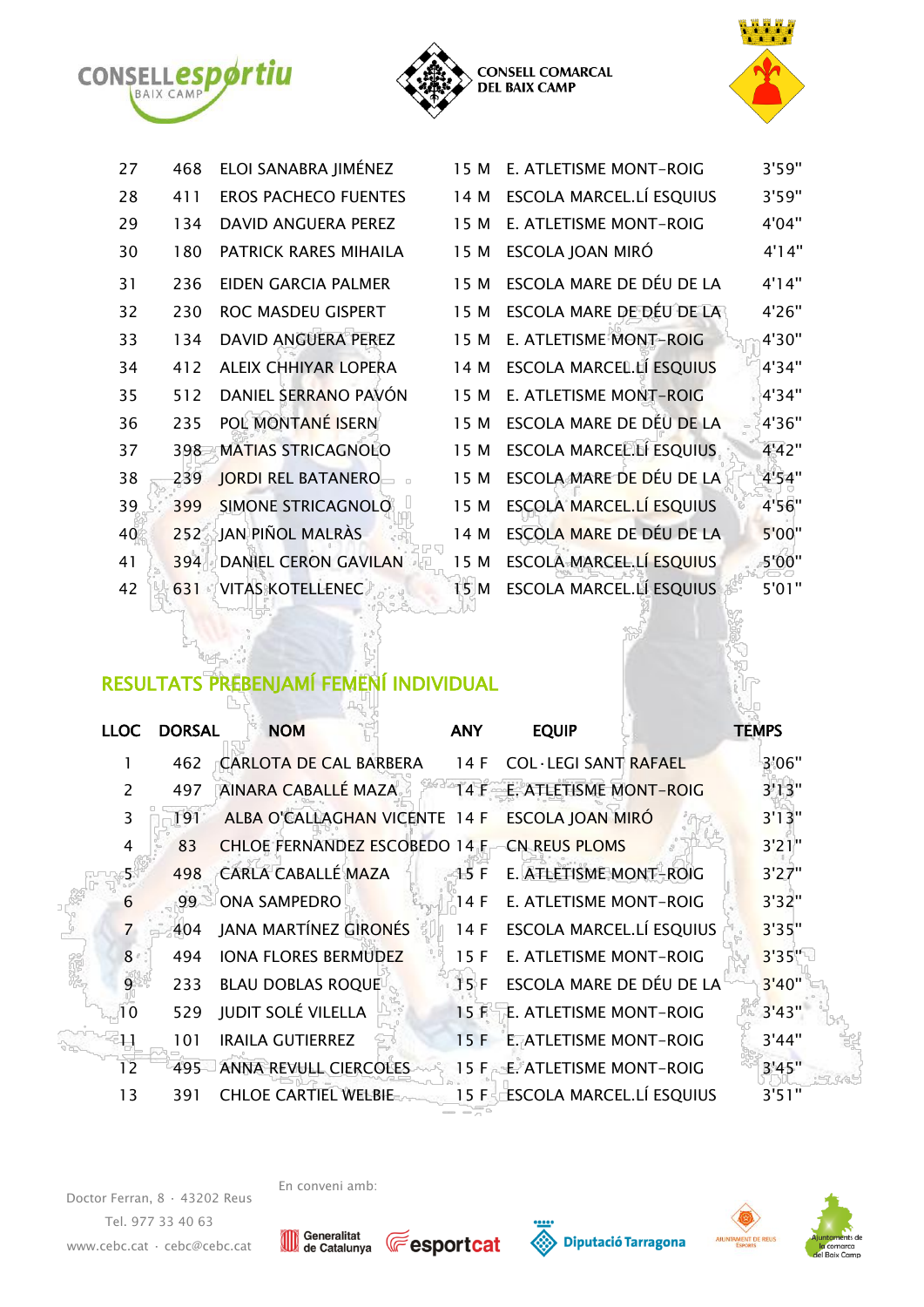





| 24 | 403  | <b>XANA GARCIA PELEGRÍ</b>    | 14F  | ESCOLA MARCEL.LÍ ESQUIUS    | 5'37"  |
|----|------|-------------------------------|------|-----------------------------|--------|
| 25 | 231  | ARIADNA VECINO ESPINOLA       | 15 F | ESCOLA MARE DE DÉU DE LA    | 5'42"  |
| 14 | 102  | <b>CARLA MARCUELLO</b>        | 15 F | E. ATLETISME MONT-ROIG      | 3'52"  |
| 15 | 531  | BRUNA INSAUSTI SALGADO        | 14 F | E. ATLETISME MONT-ROIG      | 3'54"  |
| 16 | 232  | JÚLIA BLANCH MEDINA           | 15 F | ESCOLA MARE DE DÉU DE LA    | 4'04"  |
| 17 | 385. | SOFIA PALLARES BRAGA          | 15 F | ESCOLA MARCEL.LÍ ESQUIUS    | 4'08"  |
| 18 | 389  | <b>MARA NAVARRO CALINESCU</b> | 15 F | ESCOLA MARCEL.LÍ ESQUIUS    | 4'09"  |
| 19 | 135. | <b>CARLA ANGUERA PEREZ</b>    | 15F  | E. ATLETISME MONT-ROIG      | 4'10'' |
| 20 | 470  | AROA RAMÓN FERNÁNDEZ          |      | 15 F E. ATLETISME MONT-ROIG | 4'13'' |
| 21 | 181  | ALMA MOROÑO TEJERO            | 15 F | ESCOLA JOAN MIRÓ            | 4'19"  |
| 22 | 122  | <b>AINA CHIES CAPAFONS</b>    | 15 F | E. ATLETISME MONT-ROIG      | 4'21"  |
| 23 | 249  | MARTINA HINOJOSA SANCHEZ 14 F |      | ESCOLA MARE DE DÉU DE LA    | 5'01"  |

### RESULTATS PATUFETS MASCULÍ INDIVIDUAL

the Most

| <b>LLOC</b>     | <b>DORSAL</b> | <b>NOM</b>                      | <b>ANY</b> | <b>EQUIP</b>                    | <b>TEMPS</b> |
|-----------------|---------------|---------------------------------|------------|---------------------------------|--------------|
| 1               | 71            | <b>XABI VIDIELLA PREGO</b>      | 16 M       | CN REUS PLOMS                   |              |
| $\overline{2}$  | 379           | <b>ARTAL BONFILL MARCO</b>      | 16 M       | ESCOLA MARCEL.LÍ ESQUIUS        |              |
| 3               | 515           | ALEIX FAULO SERRANO             | 16 M       | E. ATLETISME MONT-ROIG          |              |
| 4               | 333           | ERIC BORRÀS LABOIRA             | 17 M       | ESCOLA MARE DE DÉU DE LA        |              |
| 5               | 110           | ANDREU DELGADO MARQUEZ 16 M     |            | E. ATLETISME MONT-ROIG          |              |
| 6               | 384           | <b>LEO LOPEZ BELLES</b>         | 16 M       | ESCOLA MARCEL.LÍ ESQUIUS        |              |
| 7               | 339           | <b>BIEL PAPIÓ GAIRAL</b>        | 16 M       | ESCOLA MARE DE DÉU DE LA        |              |
| 8               | 226           | JAN FRANCH GARCÍA               | 17M        | <b>ESCOLA JOAN MIRÓ</b>         |              |
| 9               | 153           | <b>BIEL GUAL FERRANDO</b>       | 17M        | <b>ESCOLA LA VITXETA</b>        |              |
| 10 <sup>°</sup> | 382           | <b>MARC RODRIGUEZ PASTIERIK</b> | 16 M       | <b>ESCOLA MARCEL.LÍ ESQUIUS</b> |              |
| 11              | 173           | MANUEL SALVADOR ALCEDA          | 17 M       | ESCOLA JOAN MIRÓ                |              |
| 12              | 463           | <b>ROGER COSTA ELIAS</b>        | 17 M       | ESCOLA MARCEL.LÍ ESQUIUS        |              |
| 13              | 343           | <b>EKAITZ ESCODA RICARDO</b>    | 16 M       | ESCOLA MARE DE DÉU DE LA        |              |
| 14              | 330           | POL TUSET FABRA                 | 17 M       | ESCOLA MARE DE DÉU DE LA        |              |
| 15              | 605           | JAYDEN COUSO                    | 17 M       | ESCOLA MARCEL.LÍ ESQUIUS        |              |
| 16              | 332           | PERE MONTALVO RUBIO             | 17M        | ESCOLA MARE DE DÉU DE LA        |              |
| 17              | 340           | LLUC ARBÓS BERNAL               | 16 M       | ESCOLA MARE DE DÉU DE LA        |              |
| 18              | 336           | JOAN GAEL MEDINA SIACARA 17 M   |            | ESCOLA MARE DE DÉU DE LA        |              |

Doctor Ferran, 8 · 43202 Reus Tel. 977 33 40 63 [www.cebc.cat](http://www.cebc.cat/) · [cebc@cebc.cat](mailto:cebc@cebc.cat)









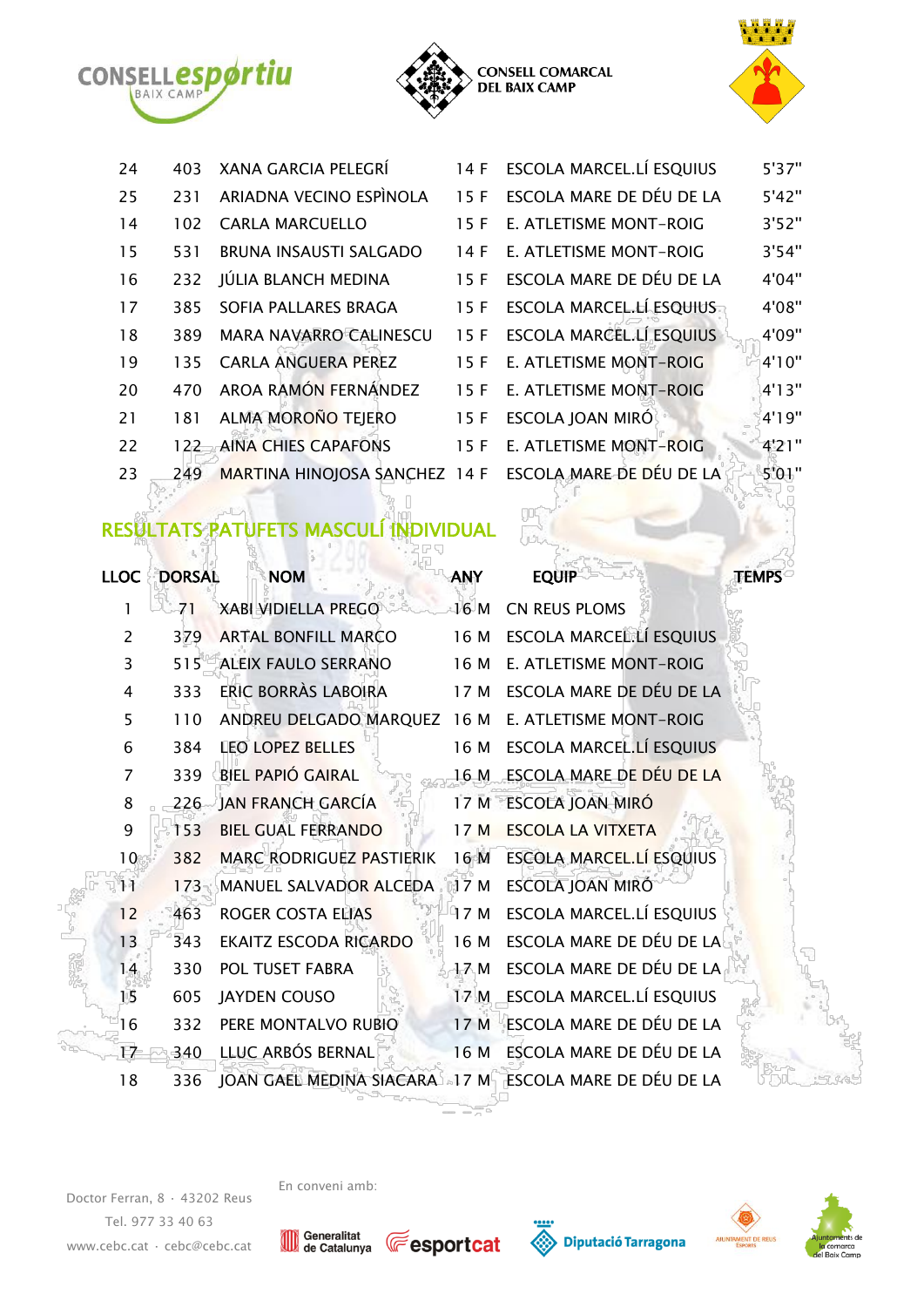





| 19 | 171 | MATEO RODRIGUEZ VALIENTE 17 M ESCOLA JOAN MIRÓ |                               |
|----|-----|------------------------------------------------|-------------------------------|
| 20 | 381 | <b>DAVID BAGES MARTINEZ</b>                    | 16 M ESCOLA MARCEL.LÍ ESQUIUS |
| 21 | 378 | <b>MARTIN GARCIA BERMEJO</b>                   | 16 M ESCOLA MARCEL.LÍ ESQUIUS |
| 22 | 365 | <b>LUCAS GILABERT</b>                          | 17 M ESCOLA MARCEL.LÍ ESQUIUS |
| 23 | 170 | <b>NOAM MARTIN DENIAU</b>                      | 17 M ESCOLA JOAN MIRÓ         |
| 24 | 364 | <b>AXEL OSORIO LLORENS</b>                     | 17 M ESCOLA MARCEL.LÍ ESQUIUS |
| 25 |     | 632 ALEX VAÑO BRAVO                            | 16 M ESCOLA JOAN MIRÓ         |

## RESULTATS PATUFETS FEMENÍ INDIVIDUAL

| <b>LLOC</b> | <b>DORSAL</b> | <b>NOM</b>                   | <b>ANY</b> | <b>EQUIP</b>                    | <b>TEMPS</b> |
|-------------|---------------|------------------------------|------------|---------------------------------|--------------|
| 1           | 70            | <b>ONA GAYA VIVES</b>        | 16F        | <b>CN REUS PLOMS</b>            |              |
| 2           | 607           | MARTINA VIDAL RODRIGUEZ      | 16F        | E. ATLETISME MONT-ROIG          |              |
| 3           | 132           | <b>GAL·LA TODA GISPERT</b>   | 16F        | <b>E. ATLETISME MONT-ROIG</b>   |              |
| 4           | 374           | <b>HELENA MEDEL PUEYO</b>    | 16F        | <b>ESCOLA MARCEL.LÍ ESQUIUS</b> |              |
| 5           | 347           | ONA TIÓ INSAUSTI             | 16 F       | ESCOLA MARE DE DÉU DE LA        |              |
| 6           | 172           | NOA LÓPEZ AVILÉS             | 17F        | ESCOLA JOAN MIRÓ                |              |
| 7           | 370           | <b>NOA MACAS ALMACHI</b>     | 16F        | ESCOLA MARCEL.LÍ ESQUIUS        |              |
| 8           | 375           | <b>MAYA GEORGINA MAICOCI</b> | 16F        | ESCOLA MARCEL.LÍ ESQUIUS        |              |
| 9           | 169           | <b>TRINGE PREKA</b>          | 17F        | ESCOLA JOAN MIRÓ                |              |
| 10          | 530           | EMMA SOLÉ VILELLA            | 17F        | <b>E. ATLETISME MONT-ROIG</b>   |              |
| 11          | 538           | ÈNIA BARRERA DIAZ            | 17F        | E. ATLETISME MONT-ROIG          |              |
| 12          | 331           | <b>EMMA VEGA ANGUERA</b>     | 17F        | ESCOLA MARE DE DÉU DE LA        |              |
| 13          | 602           | <b>EVOLET NIETO GARCIA</b>   | 17F        | <b>ESCOLA MARCEL.LÍ ESQUIUS</b> |              |
| 14          | 362           | SOFIA NAVÓS                  | 17F        | <b>ESCOLA MARCEL.LÍ ESQUIUS</b> |              |
| 15          | 604           | <b>MARIA ABELLA PONCEA</b>   | 17F        | ESCOLA MARCEL.LÍ ESQUIUS        |              |
| 16          | 357           | <b>EMMA SUIU</b>             | 17F        | ESCOLA MARCEL.LÍ ESQUIUS        |              |
| 17          | 358           | AROA RUIZ DE JESUS           | 17F        | ESCOLA MARCEL.LÍ ESQUIUS        |              |
| 18          | 368           | <b>EDGAR FRANCO TORRES</b>   | 17 M       | ESCOLA MARCEL.LÍ ESQUIUS        |              |
| 19          | 367           | PETER GONZALEZ LÒPEZ         | 17 M       | ESCOLA MARCEL.LÍ ESQUIUS        |              |
|             |               |                              |            |                                 |              |

Doctor Ferran, 8 · 43202 Reus Tel. 977 33 40 63 [www.cebc.cat](http://www.cebc.cat/) · [cebc@cebc.cat](mailto:cebc@cebc.cat)